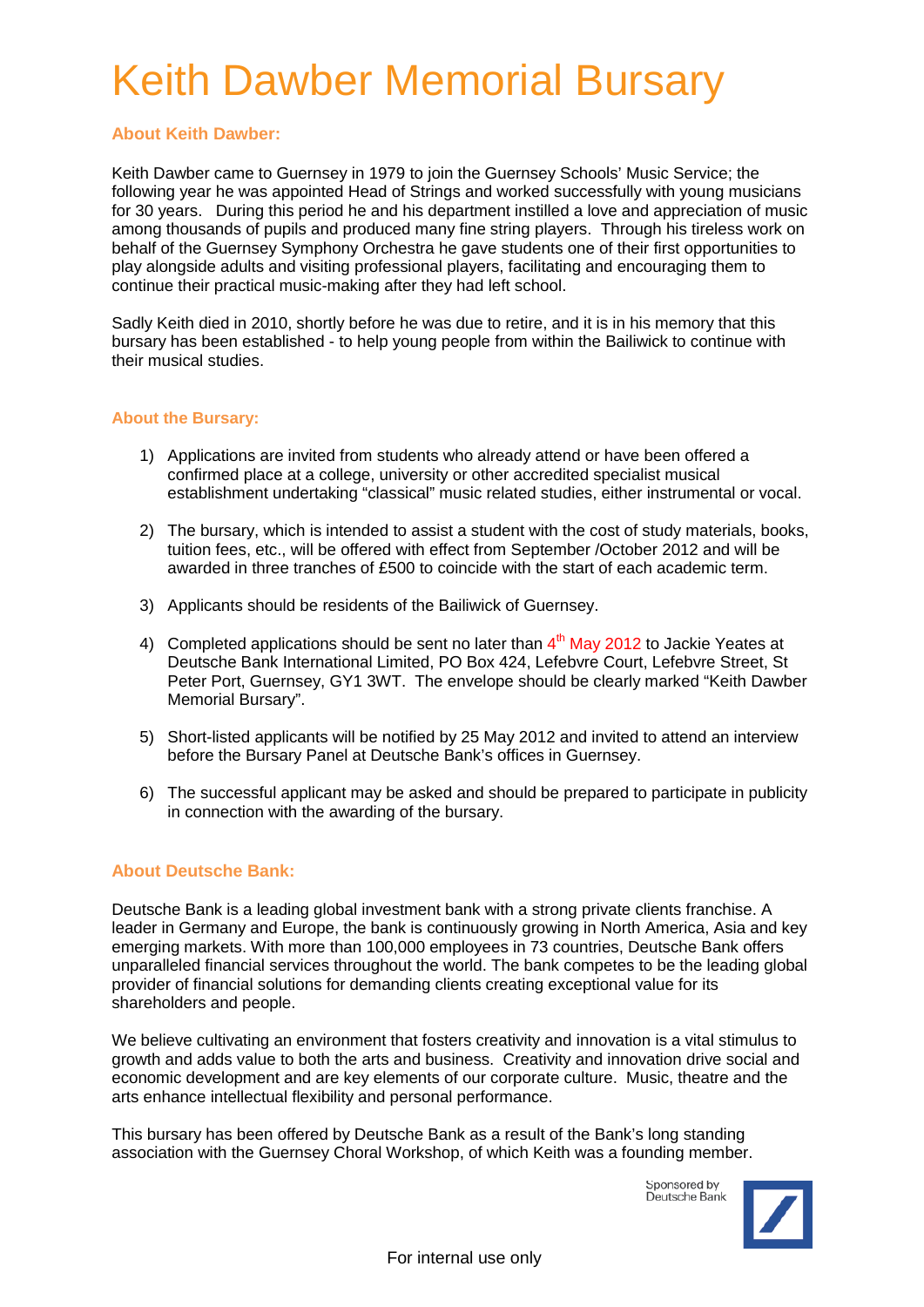# Keith Dawber Memorial Bursary

### APPLICATION FORM

| Educational Details to date to include examinations passed and current studies:                                                     |  |  |
|-------------------------------------------------------------------------------------------------------------------------------------|--|--|
|                                                                                                                                     |  |  |
|                                                                                                                                     |  |  |
|                                                                                                                                     |  |  |
|                                                                                                                                     |  |  |
|                                                                                                                                     |  |  |
| Name of current / proposed university/music college:                                                                                |  |  |
|                                                                                                                                     |  |  |
| Details of musical achievements and involvement with associated organisations and<br>activities within the Bailiwick and elsewhere: |  |  |
|                                                                                                                                     |  |  |
|                                                                                                                                     |  |  |
|                                                                                                                                     |  |  |
|                                                                                                                                     |  |  |
|                                                                                                                                     |  |  |
| Are you in receipt of any other bursaries or awards, please specify:                                                                |  |  |
|                                                                                                                                     |  |  |
|                                                                                                                                     |  |  |

Sponsored by<br>Deutsche Bank